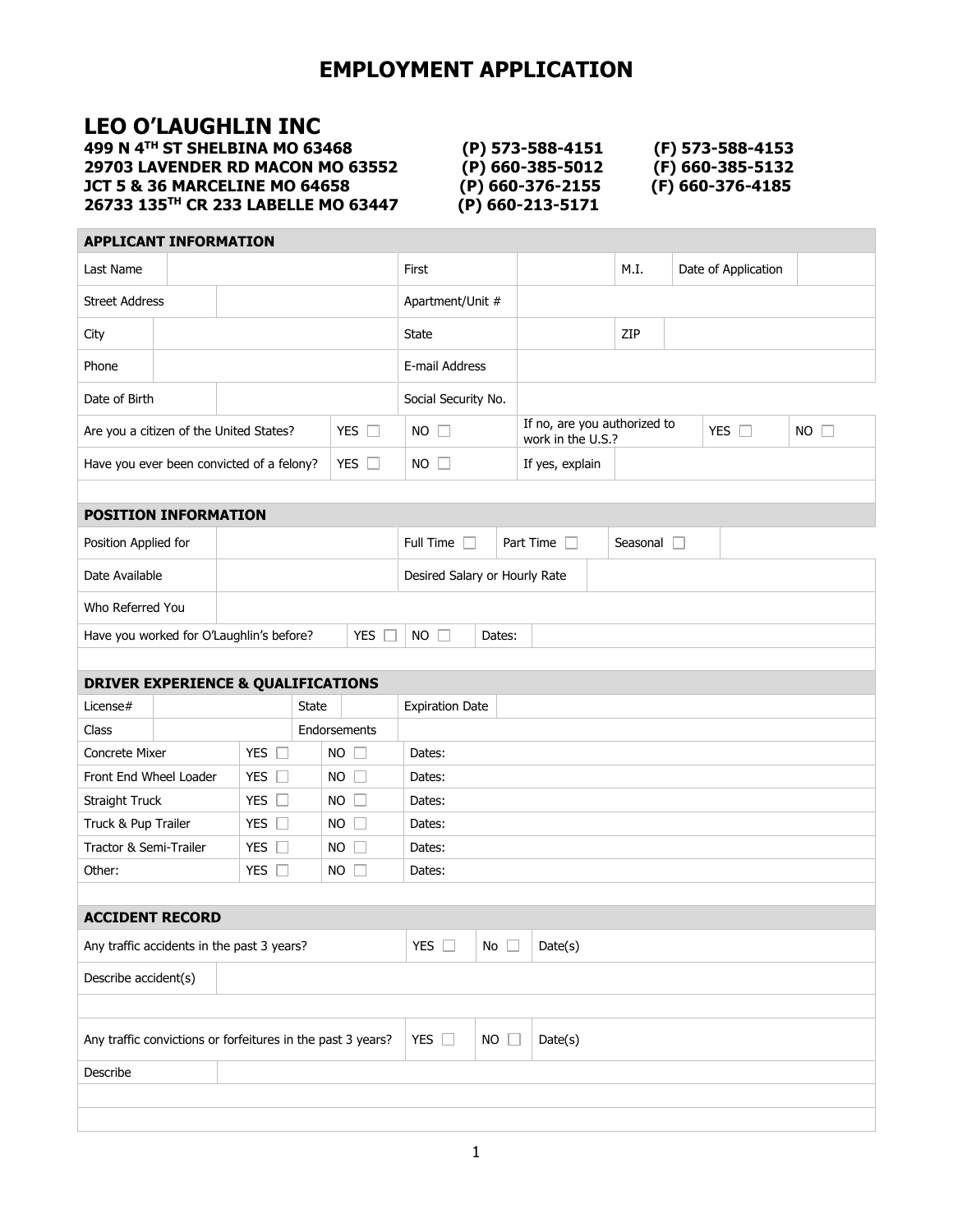| PREVIOUS EMPLOYMENT (AT LEAST 5 YEARS)                                                   |                             |                       |                        |                            |                            |  |  |  |  |
|------------------------------------------------------------------------------------------|-----------------------------|-----------------------|------------------------|----------------------------|----------------------------|--|--|--|--|
| Company                                                                                  |                             |                       | Phone                  |                            |                            |  |  |  |  |
| <b>Address</b>                                                                           |                             |                       | Supervisor             |                            |                            |  |  |  |  |
| Job Title                                                                                |                             |                       | <b>Starting Salary</b> | \$                         | <b>Ending Salary</b><br>\$ |  |  |  |  |
| Responsibilities                                                                         |                             |                       |                        |                            |                            |  |  |  |  |
| From                                                                                     | To                          | Reason for<br>Leaving |                        |                            |                            |  |  |  |  |
| May we contact your previous supervisor for a reference?                                 |                             |                       | YES $\square$          | $NO$ $\Box$                |                            |  |  |  |  |
| Company                                                                                  |                             |                       |                        | Phone                      |                            |  |  |  |  |
| <b>Address</b>                                                                           |                             |                       |                        | Supervisor                 |                            |  |  |  |  |
| Job Title                                                                                |                             |                       | <b>Starting Salary</b> | \$                         | <b>Ending Salary</b><br>\$ |  |  |  |  |
| Responsibilities                                                                         |                             |                       |                        |                            |                            |  |  |  |  |
| From                                                                                     | To                          | Reason for<br>Leaving |                        |                            |                            |  |  |  |  |
| May we contact your previous supervisor for a reference?                                 |                             |                       | YES $\square$          | $NO$ $\Box$                |                            |  |  |  |  |
| Company                                                                                  |                             |                       |                        | Phone                      |                            |  |  |  |  |
| Address                                                                                  |                             |                       |                        | Supervisor                 |                            |  |  |  |  |
| Job Title                                                                                |                             |                       | \$                     | <b>Ending Salary</b><br>\$ |                            |  |  |  |  |
| Responsibilities                                                                         |                             |                       |                        |                            |                            |  |  |  |  |
| From                                                                                     | Reason for<br>To<br>Leaving |                       |                        |                            |                            |  |  |  |  |
| YES $\square$<br>$NO$ $\Box$<br>May we contact your previous supervisor for a reference? |                             |                       |                        |                            |                            |  |  |  |  |
| Company                                                                                  |                             |                       | Phone                  |                            |                            |  |  |  |  |
| Address                                                                                  |                             |                       | Supervisor             |                            |                            |  |  |  |  |
| Job Title                                                                                |                             |                       | <b>Starting Salary</b> | \$                         | Ending Salary \$           |  |  |  |  |
| Responsibilities                                                                         |                             |                       |                        |                            |                            |  |  |  |  |
| From                                                                                     | To                          | Reason for<br>Leaving |                        |                            |                            |  |  |  |  |
| May we contact your previous supervisor for a reference?<br>YES $\square$<br>$NO$ $\Box$ |                             |                       |                        |                            |                            |  |  |  |  |
|                                                                                          |                             |                       |                        |                            |                            |  |  |  |  |
| PREVIOUS ADDRESSES (AT LEAST 3 YEARS)                                                    |                             |                       |                        |                            |                            |  |  |  |  |
| <b>Street Address</b>                                                                    |                             |                       | City State Zip         |                            |                            |  |  |  |  |
| <b>Street Address</b>                                                                    |                             |                       |                        | City State Zip             |                            |  |  |  |  |
| <b>Street Address</b>                                                                    |                             |                       |                        | City State Zip             |                            |  |  |  |  |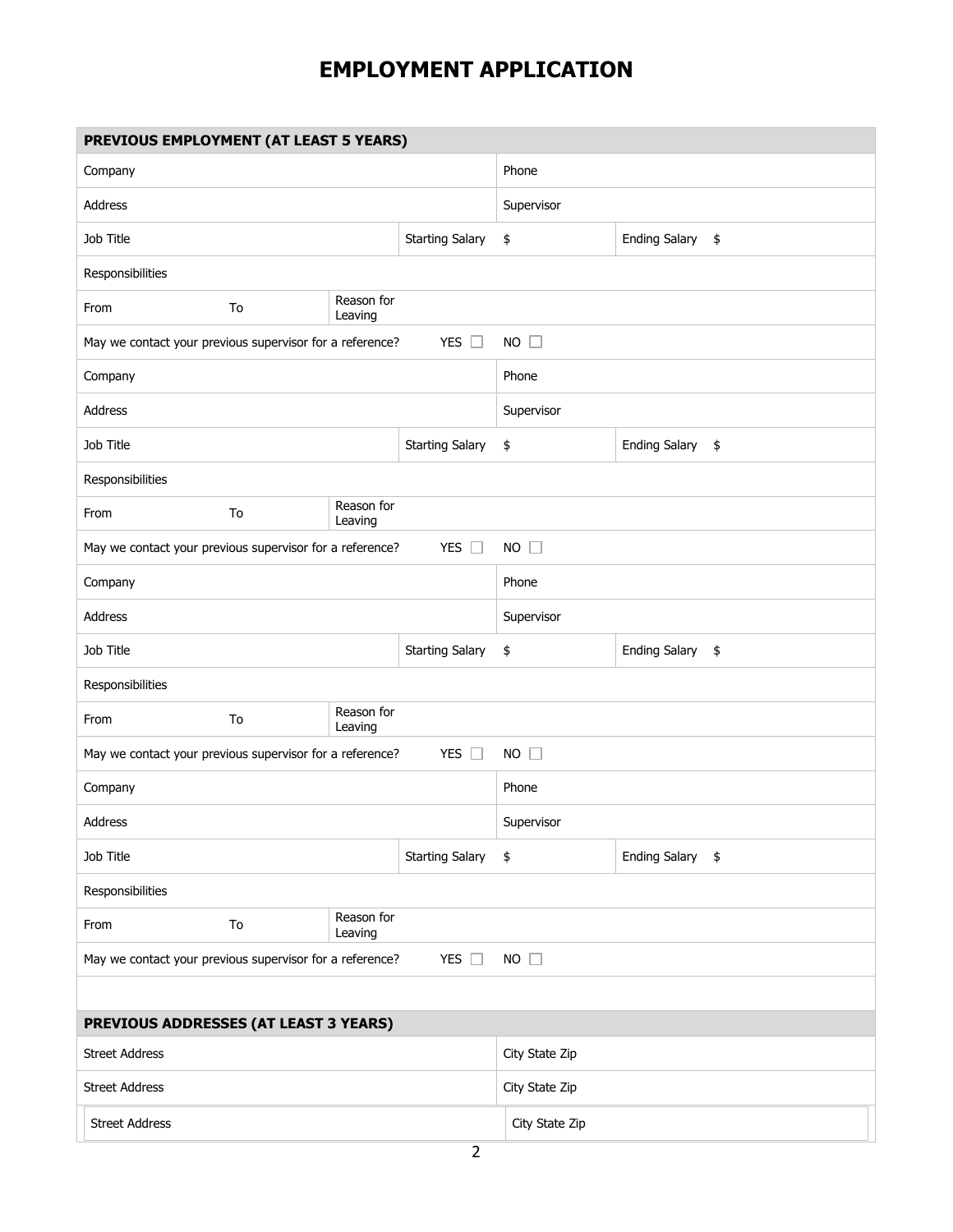| <b>REFERENCES</b>                          |                  |              |                    |       |  |
|--------------------------------------------|------------------|--------------|--------------------|-------|--|
| Please list three professional references. |                  |              |                    |       |  |
|                                            | <b>Full Name</b> | Relationship | <b>Years Known</b> | Phone |  |
|                                            |                  |              |                    |       |  |
|                                            |                  |              |                    |       |  |
|                                            |                  |              |                    |       |  |
|                                            |                  |              |                    |       |  |

### **EDUCATION**

Circle highest grade completed: 1 2 3 4 5 6 7 8 9 10 11 12 College: 1 2 3 4

Any special trade school certificates or certifications such as ASE, etc.?

### **MAINTENANCE EXPERIENCE & QUALIFICATIONS**

| Area                                                                                             | <b>Experience</b> |                     | <b>Years of Experience</b> | <b>Formal Training</b> |                |  |  |
|--------------------------------------------------------------------------------------------------|-------------------|---------------------|----------------------------|------------------------|----------------|--|--|
| Air Conditioning (In Cab)                                                                        | YES $\square$     | $NO$ $\Box$         |                            | YES $\square$          | $NO$ $\Box$    |  |  |
| <b>Brakes</b>                                                                                    | YES $\square$     | $\Box$<br><b>NO</b> |                            | YES $\Box$             | $NO \Box$      |  |  |
| Cooling System                                                                                   | YES $\square$     | $\Box$<br><b>NO</b> |                            | <b>YES</b><br>$\Box$   | NO             |  |  |
| Diagnostic Equipment                                                                             | YES $\Box$        | $NO$ $\Box$         |                            | <b>YES</b><br>$\Box$   | NO             |  |  |
| Diesel Engine Rebuild                                                                            | YES $\square$     | $\Box$<br><b>NO</b> |                            | YES $\square$          | $NO$ $\square$ |  |  |
| Diesel Engine Tune-Up                                                                            | YES $\square$     | $\Box$<br><b>NO</b> |                            | YES $\Box$             | $NO$ $\Box$    |  |  |
| Diesel Injection Equipment                                                                       | YES $\square$     | $\Box$<br><b>NO</b> |                            | <b>YES</b><br>$\Box$   | $NO$ $\Box$    |  |  |
| Drive Line Components                                                                            | YES $\Box$        | $\Box$<br><b>NO</b> |                            | <b>YES</b><br>$\Box$   | $NO$ $\Box$    |  |  |
| Electric Welder                                                                                  | YES $\square$     | $NO$ $\Box$         |                            | YES $\square$          | $NO$ $\square$ |  |  |
| <b>Electrical Repair</b>                                                                         | YES $\Box$        | $NO$ $\Box$         |                            | П<br>YES               | $NO$ $\Box$    |  |  |
| Inspections                                                                                      | YES $\Box$        | <b>NO</b><br>$\Box$ |                            | <b>YES</b><br>$\Box$   | $NO$ $\Box$    |  |  |
| Oxyacetylene Welder                                                                              | YES $\square$     | $NO$ $\Box$         |                            | <b>YES</b><br>П        | $NO$ $\Box$    |  |  |
| <b>Tire Service</b>                                                                              | YES $\Box$        | $\Box$<br><b>NO</b> |                            | <b>YES</b><br>$\Box$   | $NO \Box$      |  |  |
| Trailer Repair                                                                                   | YES $\Box$        | $NO$ $\Box$         |                            | YES $\Box$             | $NO \Box$      |  |  |
| CAPABILITY/RELIABILITY                                                                           |                   |                     |                            |                        |                |  |  |
| Would you be willing and able to perform all the tasks required by the job you are applying for? |                   |                     |                            |                        |                |  |  |
| <b>NO</b><br><b>YES</b><br>If No, Explain:                                                       |                   |                     |                            |                        |                |  |  |
| Would you be willing to report to work on time every day and on a regular and consistent basis?  |                   |                     |                            |                        |                |  |  |
| <b>YES</b><br><b>NO</b><br>Е<br>If No, Explain:                                                  |                   |                     |                            |                        |                |  |  |
| Would you be willing to work overtime?                                                           |                   |                     |                            |                        |                |  |  |
| YES $\square$<br>$NO$ $\Box$<br>If No, Explain:                                                  |                   |                     |                            |                        |                |  |  |
| Would you be willing to work weekends?                                                           |                   |                     |                            |                        |                |  |  |
| YES $\square$<br><b>NO</b><br>If No, Explain:                                                    |                   |                     |                            |                        |                |  |  |
| Would you be willing to stay away from home overnight if needed?                                 |                   |                     |                            |                        |                |  |  |
| <b>YES</b><br><b>NO</b><br>If No, Explain:                                                       |                   |                     |                            |                        |                |  |  |
| Will you abide by the safety rules of the company?                                               |                   |                     |                            |                        |                |  |  |
| <b>YES</b><br><b>NO</b><br>If No, Explain:                                                       |                   |                     |                            |                        |                |  |  |